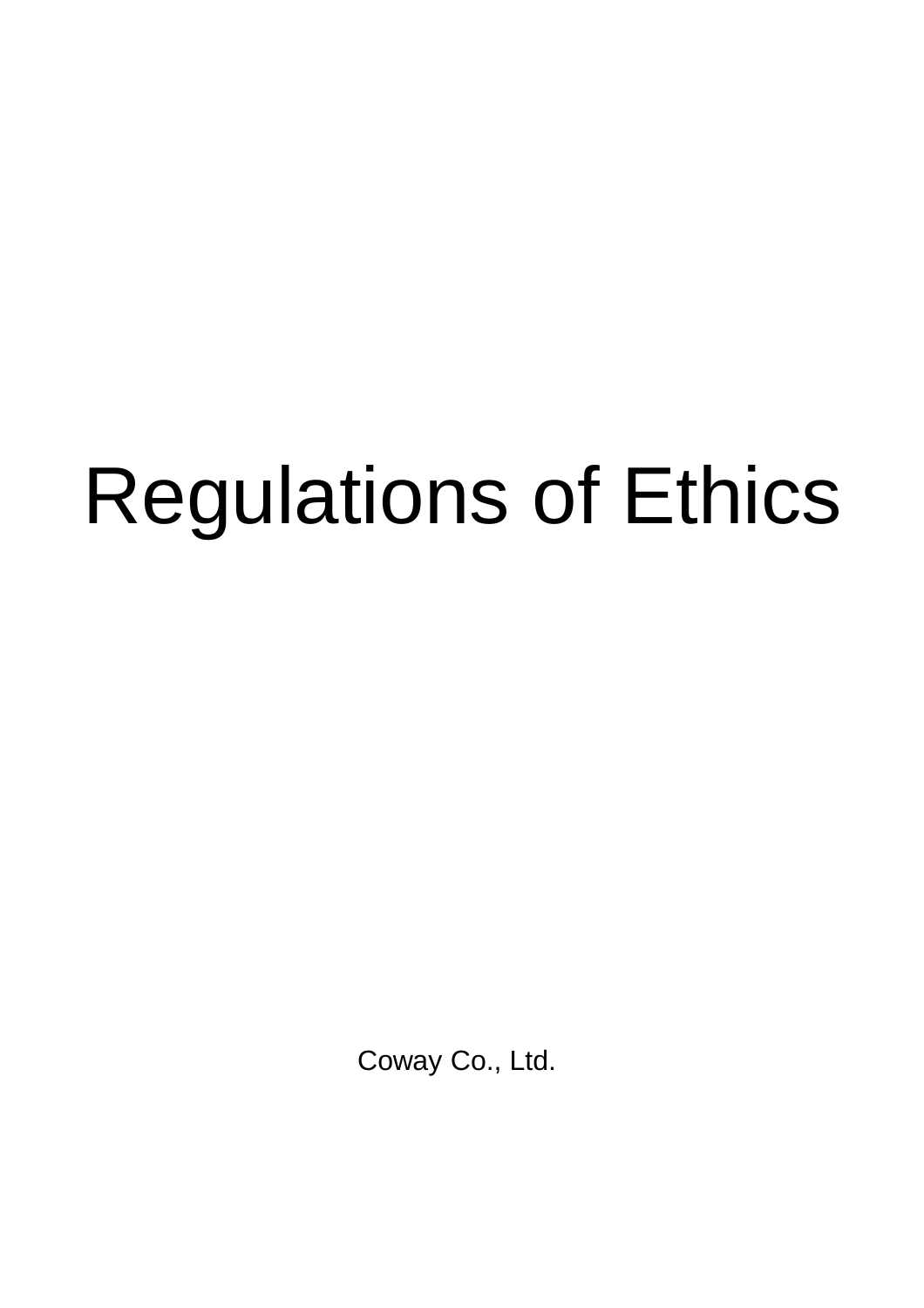# **Regulations of Ethics**

To complete an environmental company that provides the best service with a warm heart that cares for customers, Coway practices the Regulations of Ethics as its standard for correct behavior and value judgment. The Clean-Coway culture is based on Jeong-Do management that protects the interests of all stakeholders.

# **Chapter 1. General Provisions**

#### **1. Purpose**

The Regulations establish a rule of ethics for all stakeholders of Coway and clarify specific details and procedures related to ethical practices that fulfill the value of the Charter of Ethics.

#### **2. Applicability**

The Regulations apply to all Coway's executives and employees, partners, and stakeholders with various transactional relationships, and the provisions related to Jeong-Do Management take precedence over matters set forth in the personnel-related regulations.

#### **3. Organization**

1.3.1 The organization in charge of the Regulations shall be the Ethical Compliance Supervisory Organization.

1.3.2 The supporting organizations for the Regulations shall be the HR, sales, purchasing, marketing, production, and technology-related divisions.

# **Chapter 2. Clean Coway Ethical Culture**

#### **1. Ethics for Customers**

- ① Coway always listens to customers' opinions, considers that the customer's true needs are always right, and places a top priority on customer satisfaction in all judgments and behavior.
- ② Coway tells only the truth to customers, keeps promises made to customers, provides the best products and services, and responds promptly and accurately to customers' legitimate requests.
- ③ Coway ensures that customers' information and assets are not used without their approval and engages in business practices that are in full compliance with relevant statutes.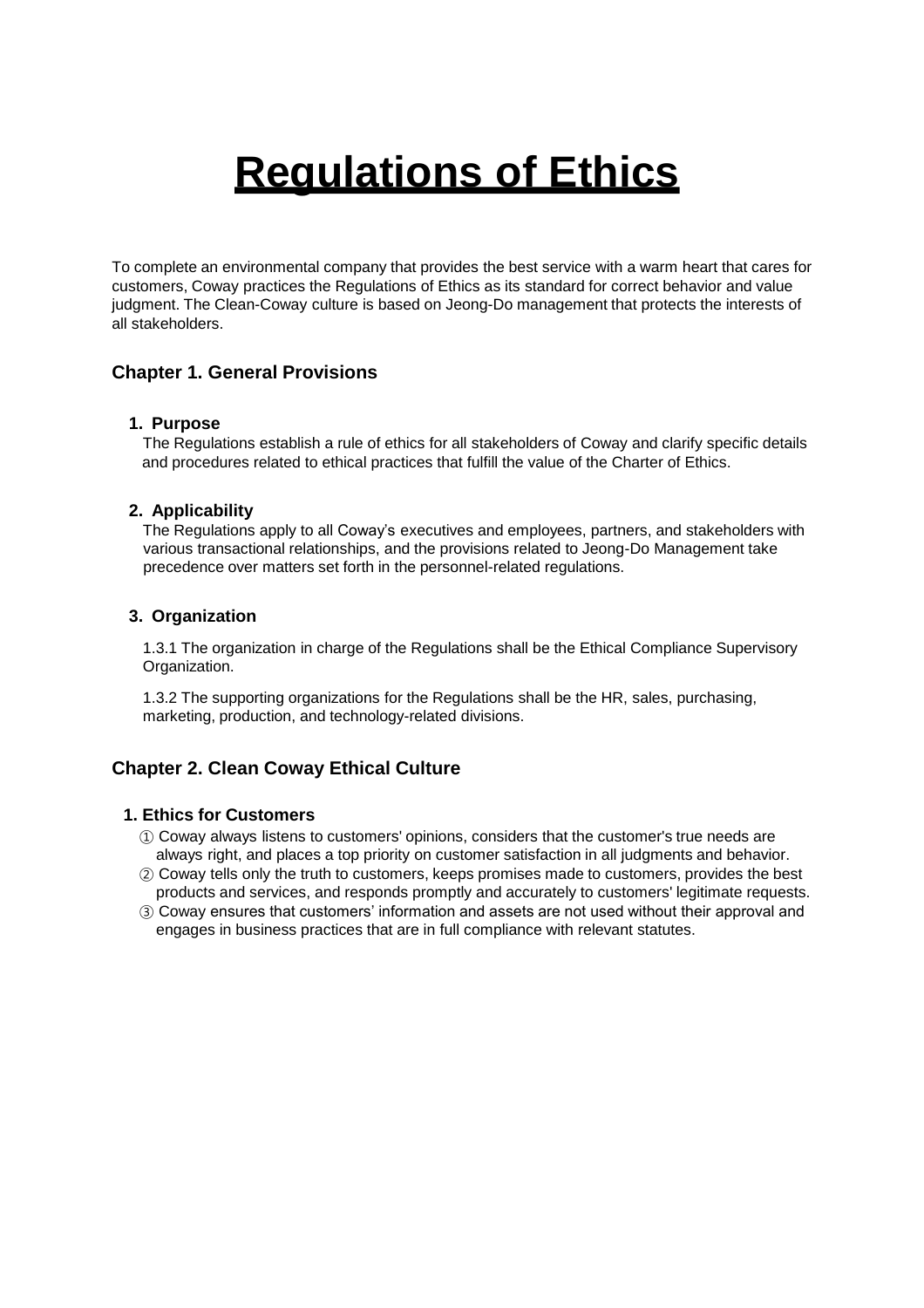#### **2. Ethics for Shareholders and Investors**

- ① Coway preserves the interests of shareholders and investors by engaging in actions that increase Coway's tangible and intangible value.
- ② Acts, such as the unauthorized use of Coway's assets, taking profits in an unlawful way, or violating relevant statutes that undermine the corporate value and reduce the profits of shareholders and investors are strictly prohibited.

#### **3. Ethics for Partners**

- ① Coway complies with relevant laws in the free market economy, respects business practices, adheres to lawful methods and procedures, and works to achieve a legitimate advantage in fair competition.
- ② Coway grants equal opportunities to all qualified partners to participate in the registration and selection of business partners and performs all procedures reasonably and in accordance with objective and fair evaluation standards.
- ③ Coway ensures that all transactions are conducted fairly and on equal footing, engages in sufficient consultation in advance on conditions and procedures, does not commit any abusive wrongdoing from its superior position, does not select a related party, i.e., family members, relatives, and friends of executives and employees, related persons from school, region, or retired workers, without an objective verification process, i.e., bidding and comparative estimate, in selecting a customer.
- ④ Coway supports companies' growth with competitiveness so that shared growth can be continued, and the profits generated through innovation are shared.
- ⑤ Coway cares about achieving mutual growth with its partners who engage in fair, transparent business practices that are in compliance with all relevant statutes.

#### **4. Ethics for Executives and Employees**

- ① With dignity and pride as a world-class environmental company, executives and employees shall always engage in honest and faithful work in accordance with the principles of transparency and fairness.
- ② The executives and employees shall establish the right values with the shared belief in their mutual success and complete their assigned duties through continuous development and fair job implementation.
- ③ Executives and employees shall empathize with the management philosophy by sharing the vision and values pursued by Coway and perform their respective duties faithfully and in a fair manner in accordance with Coway's policies and relevant laws and regulations.
- ④ With a mind that continuously pursues novelty, executives and employees shall strive to develop themselves into creative personnel capable of taking on challenges through open thinking.
- ⑤ Executives and employees shall not discriminate, in any form, against anyone because of gender, religion, social status, political status, economic ability, physical condition, school relations, or blood or regional ties.
- ⑥ Executives and employees shall perform all duties honestly and fairly and not seek to acquire any form of personal benefit from any stakeholders.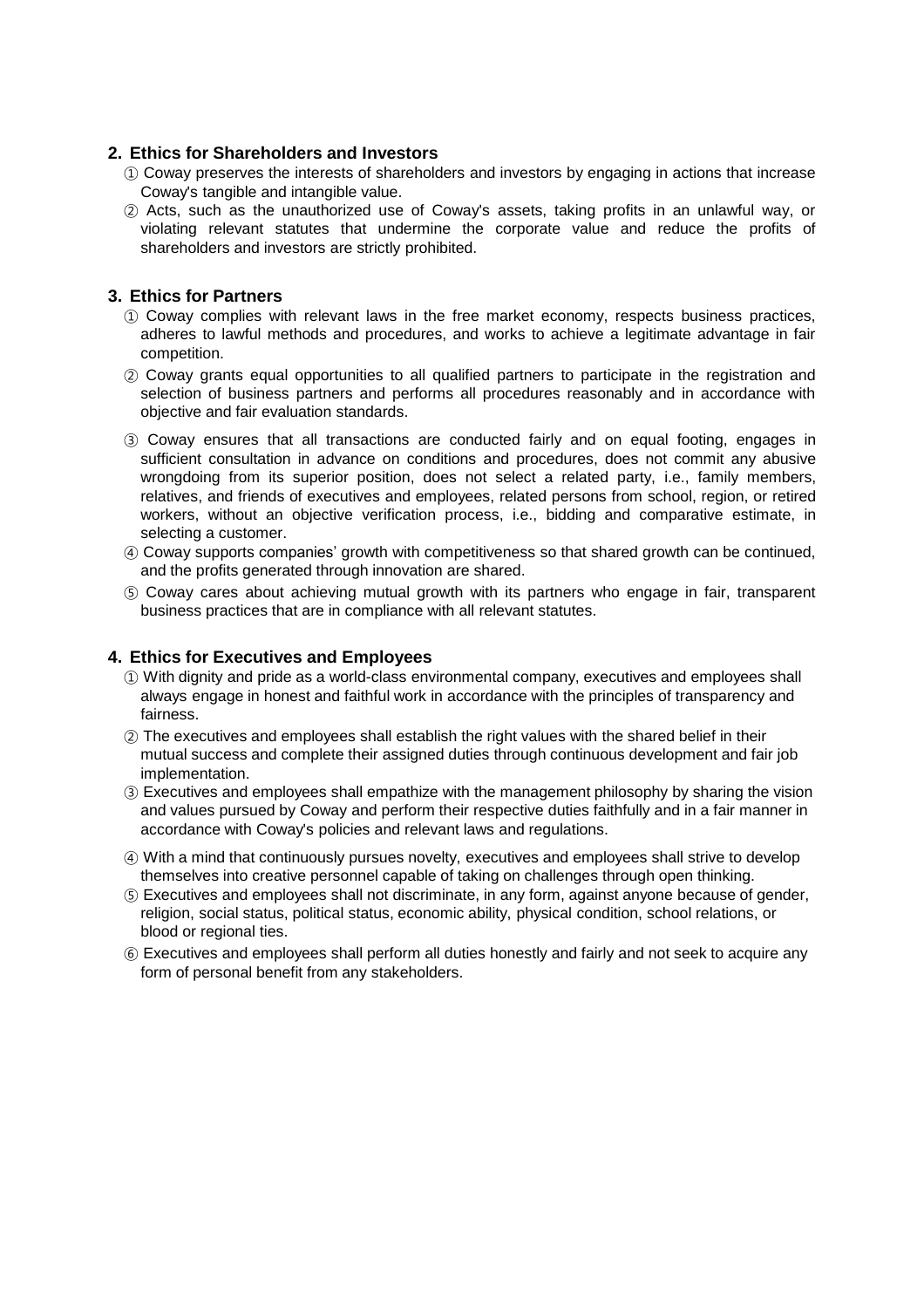- ⑦ Executives and employees shall not use or provide undisclosed information and shall comply with internal regulations and the relevant statutes to protect trade secrets.
- ⑧ Executives and employees shall internally realize fair work execution; for the benefit of individual executives, employees, and their departments, any act of giving gifts to each other shall be prohibited; exceptions such as organizational revitalization and congratulations/condolences shall be subject to the Code of Ethics.
- ⑨ All information and assets of Coway are trade secrets, managed according to the security level, and never allowed to be leaked outside without prior approval; executives and employees shall comply with the management obligation to prevent Coway's information from being leaked outside in the business relationship.
- ⑩ Executives and employees shall prevent sexual harassment in the workplace because it causes irreversible damage to the victim and reduces work motivation and work productivity, damages the Company's image, and leads to legal disputes and social harm.
- ⑪ Executives and employees shall make every effort to prevent safety accidents. When the possibility of an accident is discovered, it shall be reported immediately. Safety training shall be conducted to ensure a safe workplace.

#### **5. Ethics for Society**

To make the environment and people healthy and happy, Coway is a health-conscious company that adheres to rational business operations and environmental laws and regulations to preserve a clean environment. Coway protects the environment by expanding the use of eco-friendly products, which contributes to the affluent life of citizens and the positive development of society.

### **Chapter 3. Ethical Culture Operation**

#### **1. Report of Violations of the Rule of Ethics**

- ① When an executive or employee becomes aware of an ethics violation or receives such matter from a third party, the act must be reported to the organization in charge.
- ② The Company must maintain the confidentiality of whistleblowers, and no executive or employee can impart any disadvantageous treatment on the whistleblower in terms of personnel matters.
- ③ The Company can impose aggravated punishment on an executive or employee who retaliates against any whistleblower for disclosing facts within the scope set by the Personnel Committee.
- ④ Any other specific details related to whistleblowers shall be subject to the Whistleblower Protection and Reward Guidelines.

#### **2. Treatment against Violators of the Rules of Ethics**

① If the organization in charge investigates a report and finds a violation of the rules of ethics, it shall prepare relevant documents for investigation and immediately report the details in writing to the relevant supporting organizations.